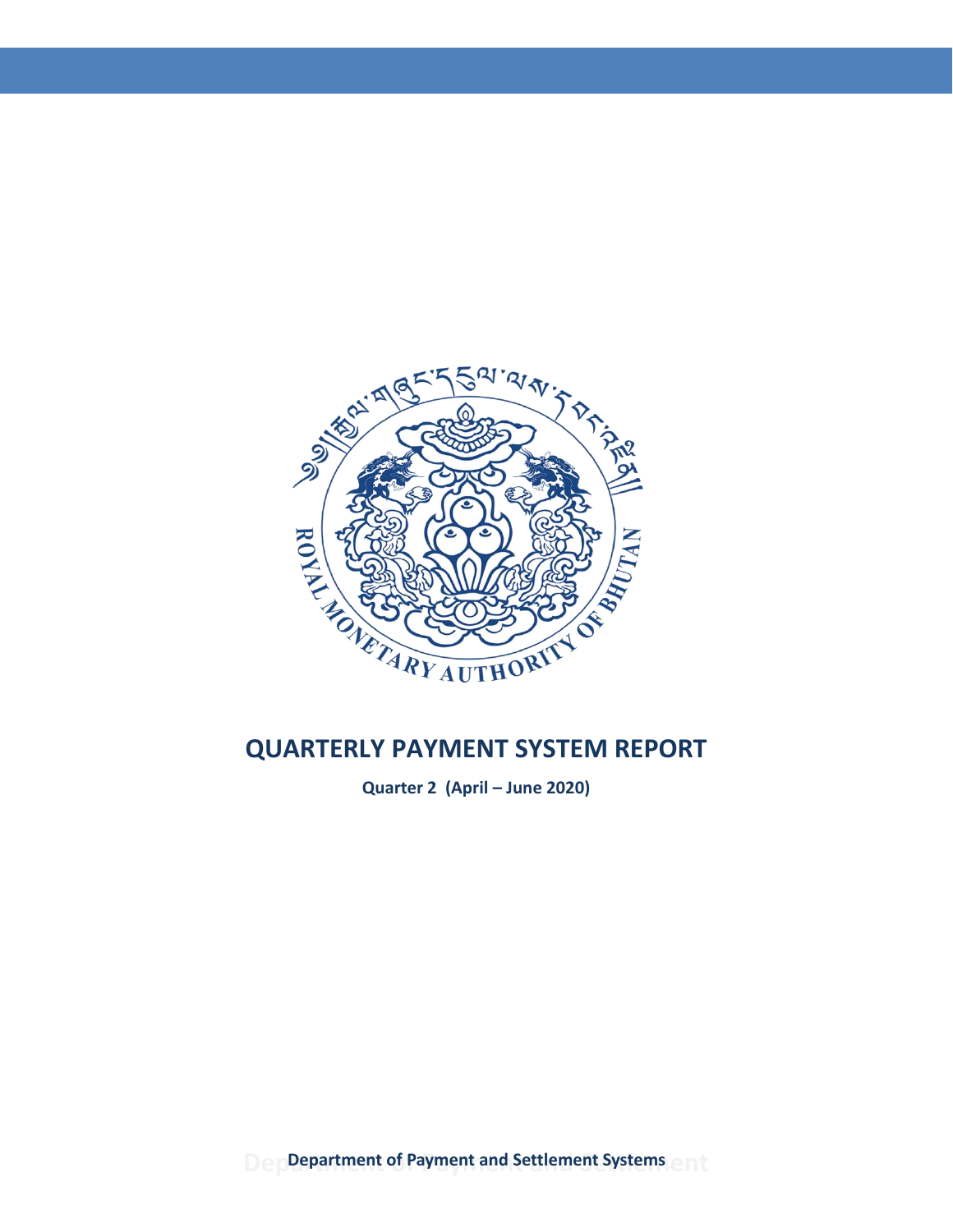# **Foreword**

We are delighted to present the 2020 Q2 report of the payment systems in Bhutan. The report highlights the performance of payment systems during the time of the Covid-19 pandemic. One of the significant observations that we have made is the increasing trend of mobile and Internet banking over the years; Mobile and Internet banking accounts for 86% of the market share in 2020 Q2. Besides, in the 2020 Q2 report, we have segregated wallets from mobile and internet banking since we now have two eMoney Institutions in the market.

Further, with the evolution in technologies, supervisory requirements, and change in customer behaviors has mandated DPSS, RMA to meet the demand accordingly – issuing circulars, changing settlement timing, etc.

We would like to thank all our contributors for submitting the reports on time.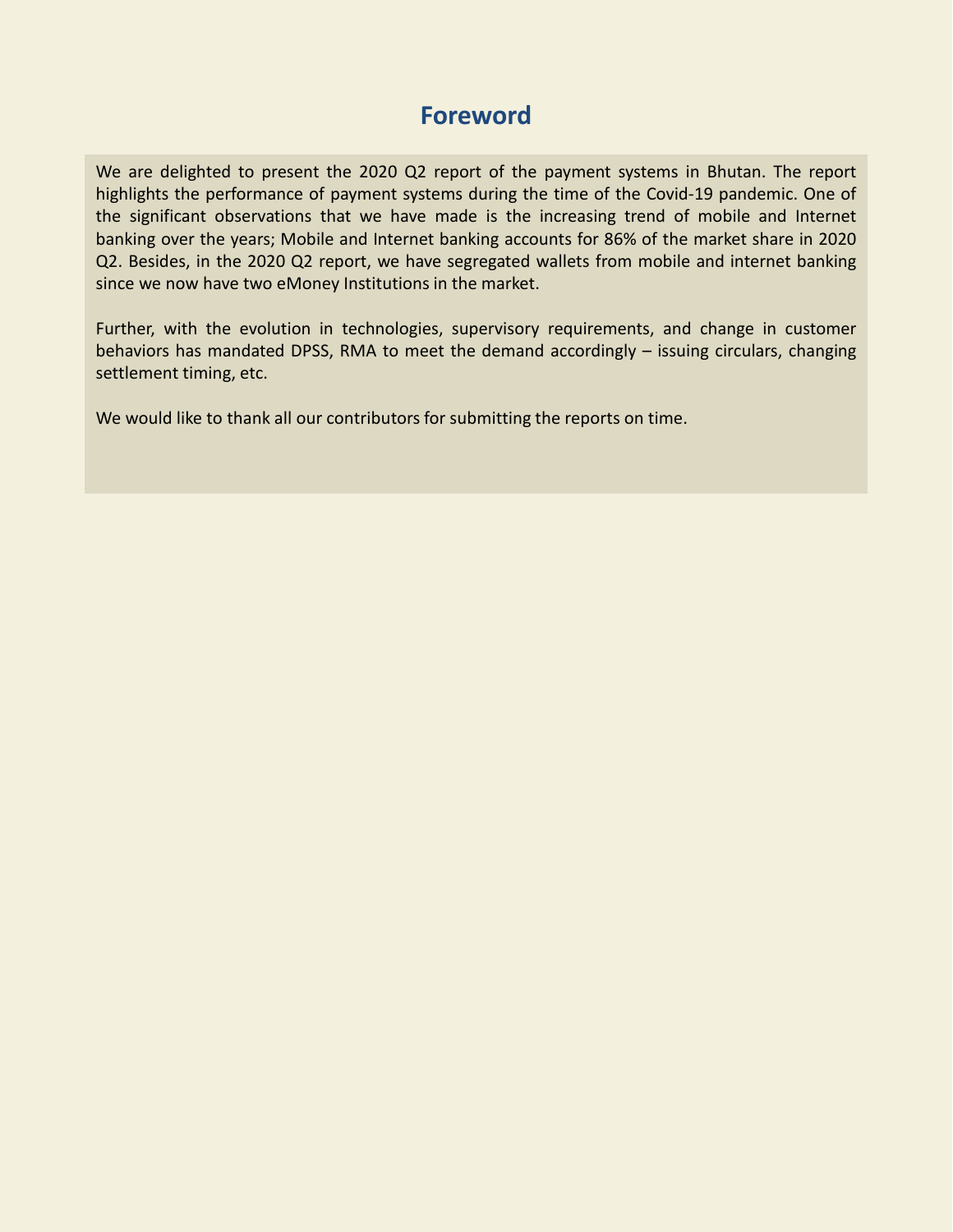# **Payment Transactions – Q2 2020 in Focus**

**13,946 (thousand) Mobile transactions (Nu. 30 billion)** 

# **48,730 GIFT transactions (Nu. 11 billion)**



**1,860 (thousand) Card-ATM & POS card transactions (Nu. 6 billion)**

**7,497 SWIFT transactions**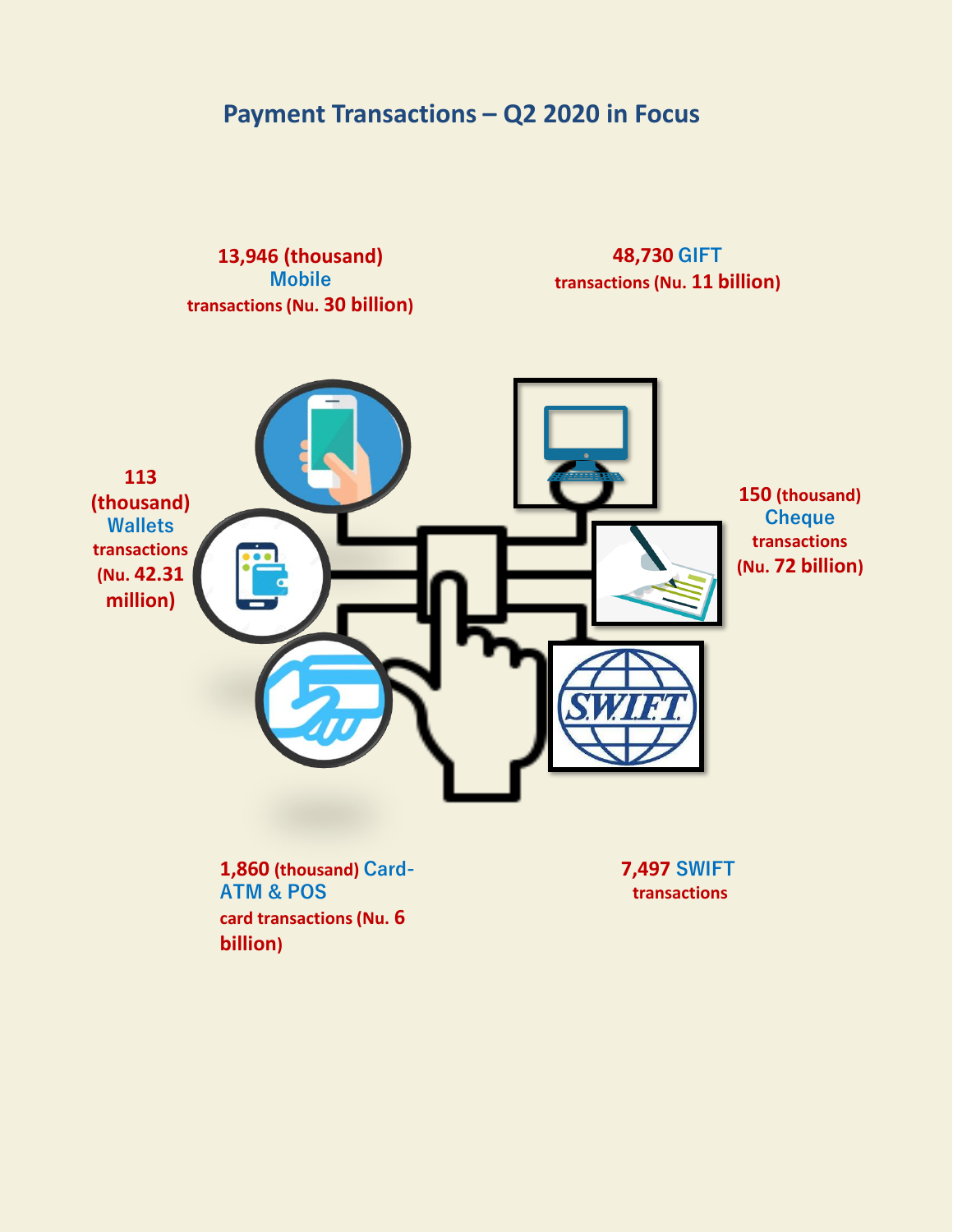## **Payment System Performance :**



#### **1. Paper-based (Cheque)**



In the 2<sup>nd</sup> QTR of 2020, 150 (thousand) cheque transactions valued at **Nu. 72 billion** were processed, of which, **33%** were interbank cheques settled through the RMA. The Q2 2020 data shows a drop of **31 %** in volume and growth of **11%** in value terms. Further, the y-o-y trend shows that both the number and value of cheque usage are declining and currently accounts to only **1%** of the market share.



**Figure 2 : Cheque Return – Volume and Value**

In April 2020, the RMA reviewed and revised the pricing structure of various payment instruments as part of payments reform to make digital payments affordable for Bhutanese. Additionally, for cheques, administrative penalty for chargeable return cheques in interbank settlement were enhanced to **10%** of the value of cheques especially to discourage presentment of cheques with insufficient account balance as the number of cheques returned on this account was major and increasing.

Prior April 2020, the ratio of chargeable cheques to the total cheques returned was more than **70%**. However, post the revision of fees, the ratio dropped to **23 %** along with the overall number of cheques returned from the RMA clearing house.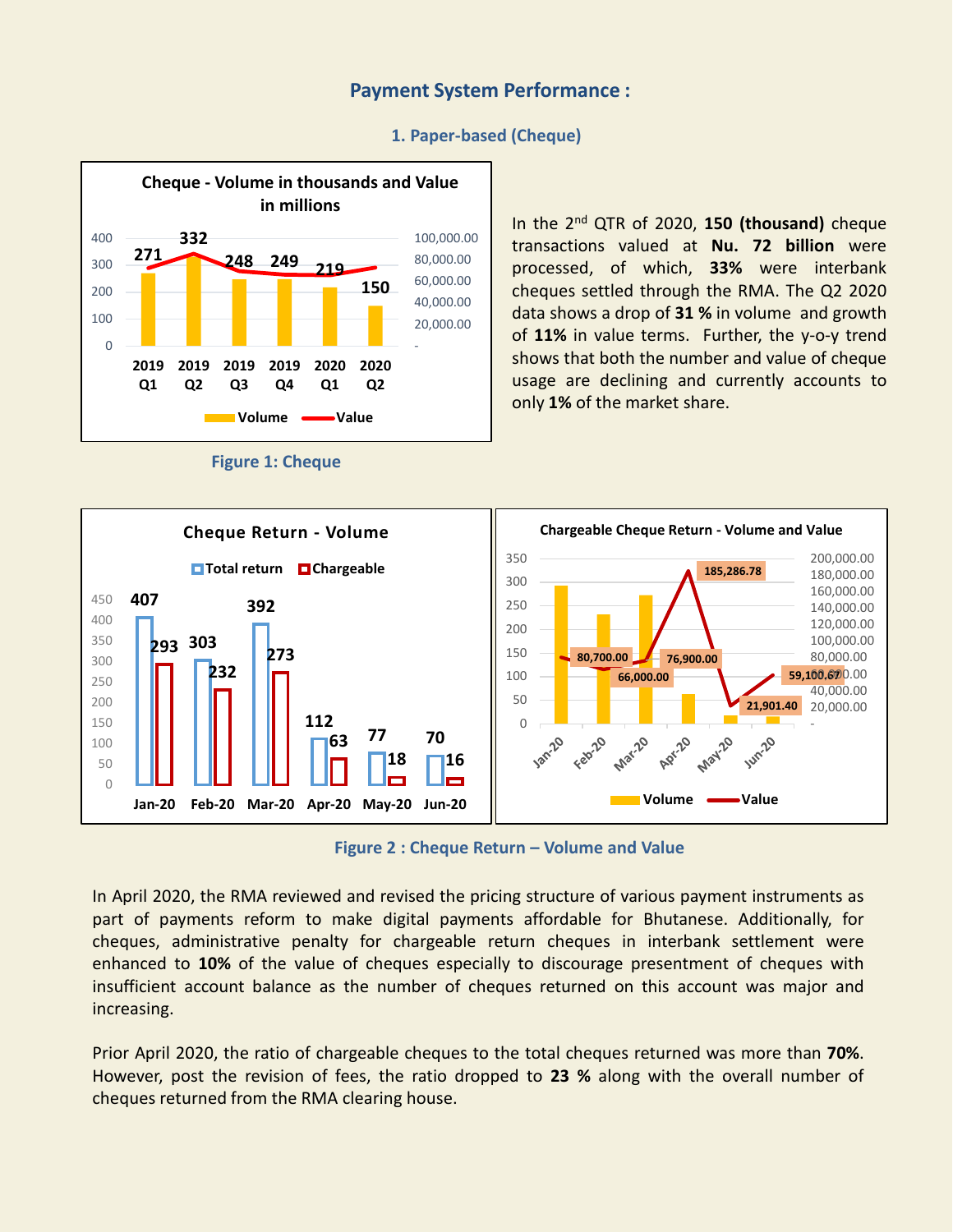

#### **2. Card – ATM and POS**

The number of cash withdrawal from the ATM terminals in Q2 was **1,860** (thousand) transactions of value Nu**. 6 billion** which was a drop of **22% from** Q1. The drop in ATM may mean increasing usage of digital payments such as QR and Mobile payment for retail payments in this ongoing situation of pandemic COVID-19.

Card – ATM and POS accounts to **12%** of the market share in Q2 2020.

#### **Figure 3 : POS**



As depicted in figure 3, the number of transactions executed on POS has declined over the period. The rate of decline is **55%** in Q1 2020 and **39%** in Q2 2020.

#### **3. RuPay Performance**



Since the closure of international flights to and from Bhutan in March 2020, the RuPay transactions have drastically declined over the months. The rate of decline in volume is **36%** and in value is **38%** over Q1 2020.

**Figure 4: RuPay ATM**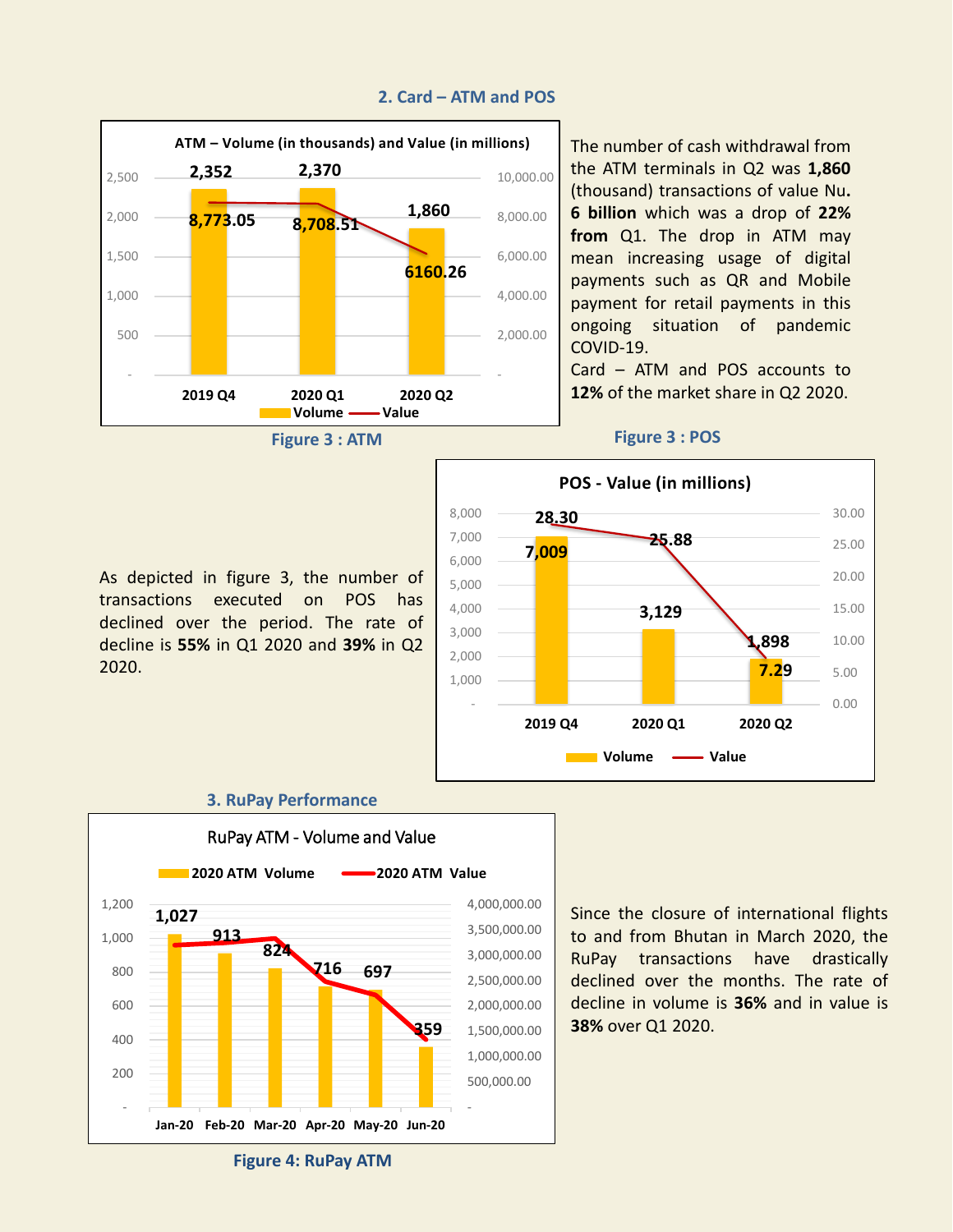#### **4. Mobile and Internet Banking**



**Figure 5: MB and IB** 

During the quarter (April 2020), TashiCell launched its mobile wallet app e-Teeru and since have registered **35,104** subscribers, carried out **102,474** transactions amounting to Nu. **35.96** million as of June 2020.

On the other hand, BT's mobile wallet B-Ngul with **52,373** subscribers as of June 2020, carried out **11,054** transactions amounting to Nu. **6.35** million as of June 2020



**Figure 6: Mobile Wallet**

Wallets accounts to **0.24%** of the market share. Of which**, 60%** belongs to BNgul and **40%** belongs to eTeeru in 2020 Q2.

Further, in March 2020, RMA has issued advisory note on Covid-19 to facilitate non-cash digital payment to encourage general public to opt for digital payments (like mobile banking and internet banking) via allowing merchant payments and revised the daily transaction limits for all eMoney transactions.

In Q2 2020, Mobile and Internet Banking accounted for **86%** of the market share as compared to **81%** in Q1. The q-o-q shows the increasing adoption of digital payments in Bhutan and peoples preference of digital payments over the fear of using cash amidst the COVID-19.

13,946 (thousand) transactions amounting to Nu. **30 billion** digital payments through mobile and internet banking was recorded in Q2 of 2020. The q-o-q growth was **24%** and **9%** in volume and value respectively.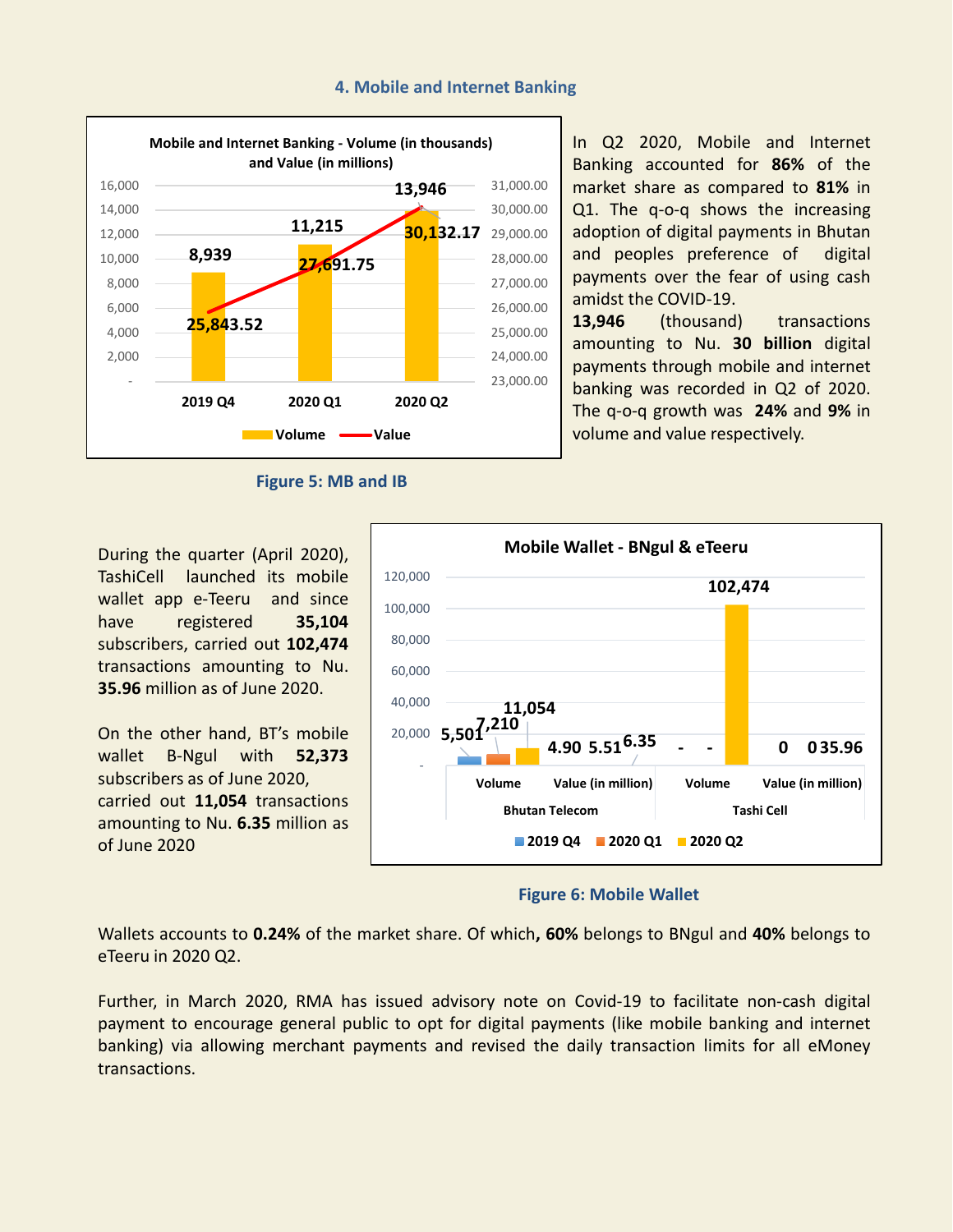#### **5. Electronic Payment : GIFT**



#### **Figure 7: GIFT – Volume & Value**

In Q2 2020, as depicted in figure 7 above, large value fund transfer through the GIFT-RTGS saw a decline of **1%** and **26%** in both volume and value of transactions processed. GIFT-RTGS are mostly used by the businesses to make interbank large value fund transfer within Bhutan.

On the other hand, the number of BULK transactions saw a q-o-q growth of **6 %** because of the disbursement of Royal Kidu since March 2020.



**Figure 8: GIFT – Total (Inward and Outward)**

As depicted in figure 8 above, BOBL has sent the maximum number of outward transactions, followed by T Bank. For inward, BNBL has received the maximum transactions, followed by BOBL.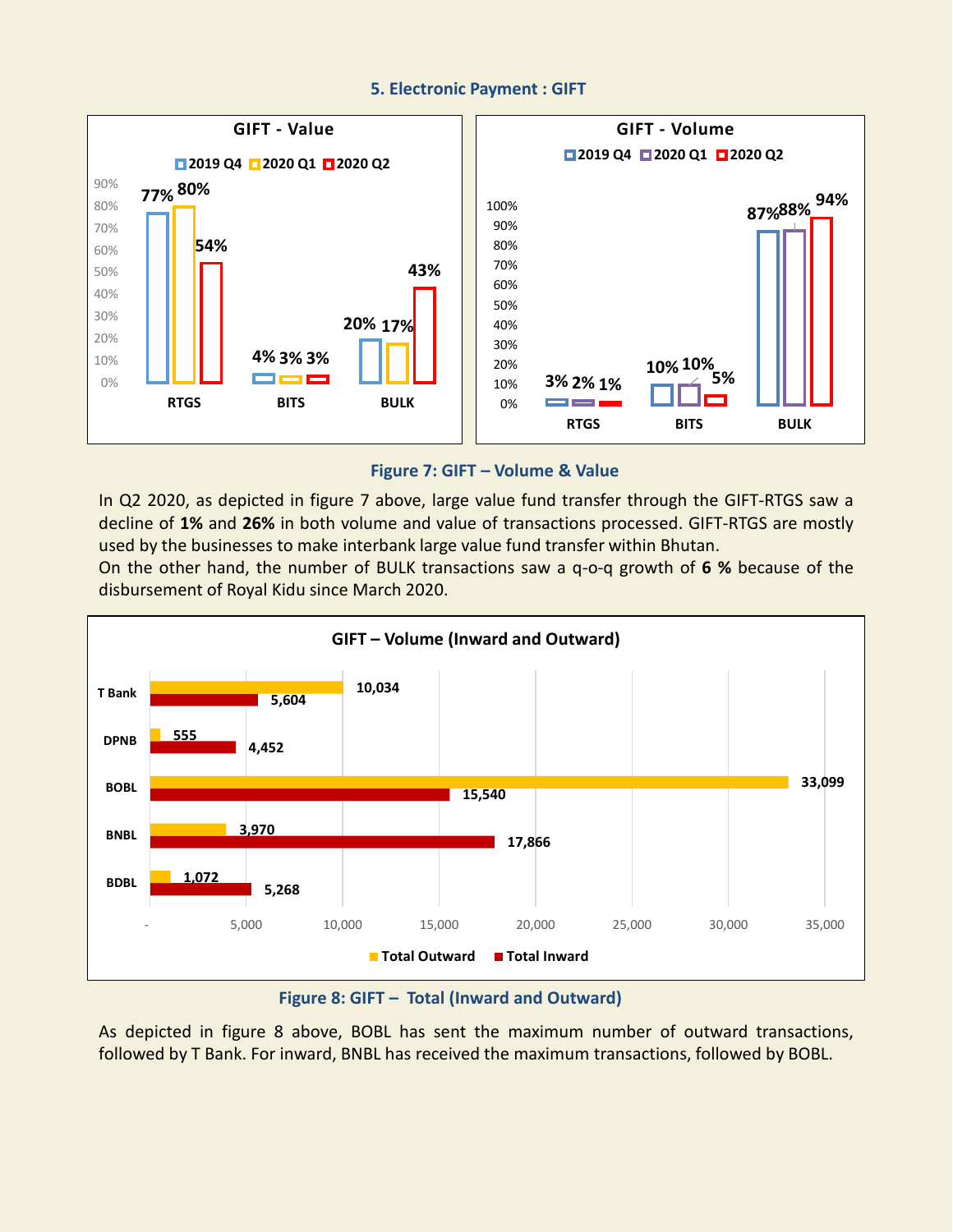#### **6. SWIFT : Society for Worldwide Interbank Financial Telecommunication**



SWIFT transactions volume in 2020 Q2 stood at **7,497** registering about **32%** decline.

**Figure 9 : SWIFT Volume**

As shown in figure 10, USD has dominated the market share, followed by EURO. In terms of bank performance, BOBL has recorded the maximum number of transactions, followed by BNBL.



**Figure 10 : Currency-wise Transactions**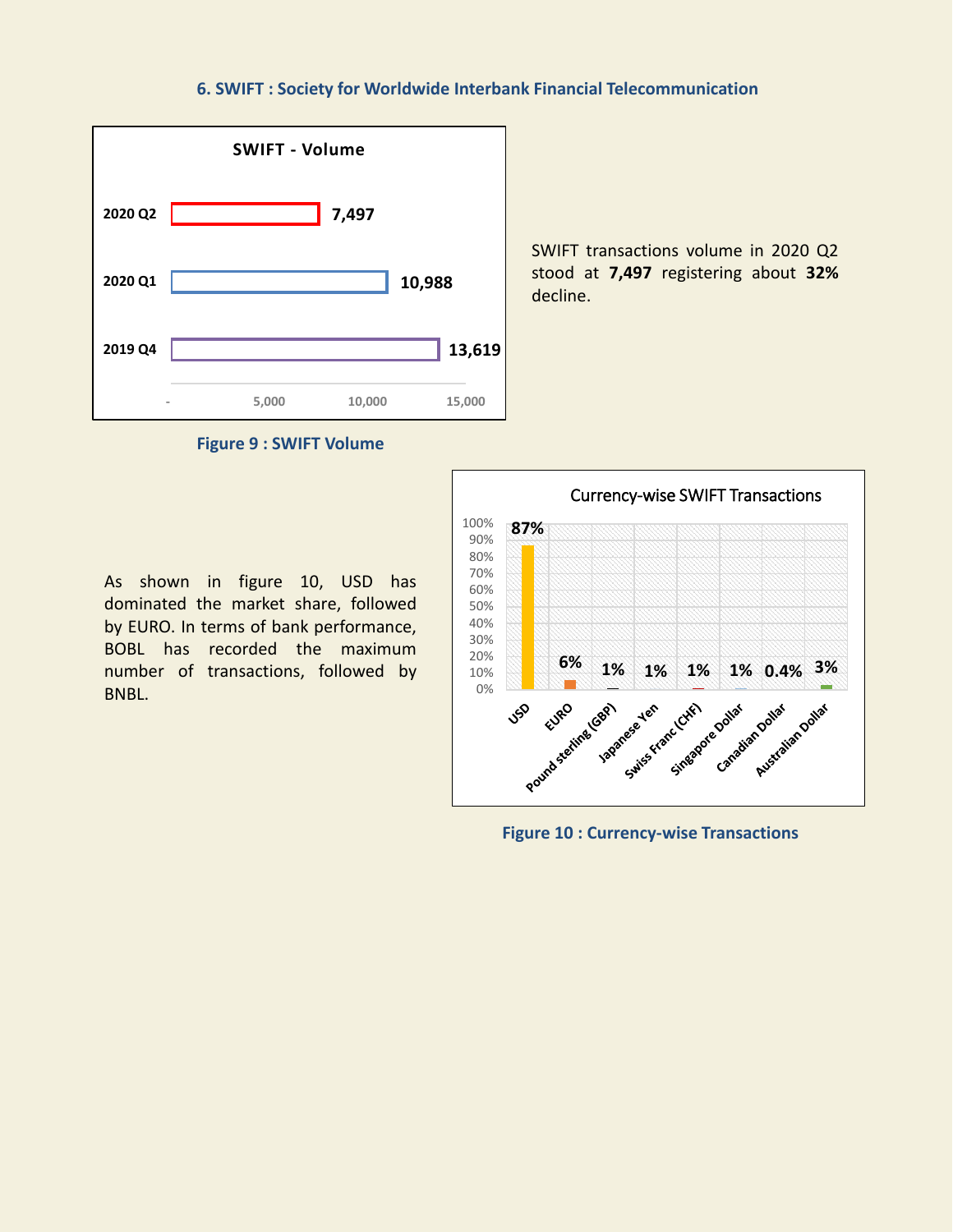# **Appendix**

# **Table 1 : Cheque Transactions**

| <b>Quarter</b> | <b>Volume</b> | <b>Value</b> |
|----------------|---------------|--------------|
| 2019 Q1        | 271           | 72,514.41    |
| 2019 Q2        | 332           | 85,724.19    |
| 2019 Q3        | 248           | 69,643.05    |
| 2019 Q4        | 249           | 66,291.29    |
| 2020 Q1        | 219           | 65,893.02    |
| 2020 Q2        | 150           | 72,955.09    |

# **Table 2 : Cheque Return Charges**

| <b>Month</b>  | <b>Total return</b> | Non-chargeable | <b>Chargeable</b> | <b>Value</b> |
|---------------|---------------------|----------------|-------------------|--------------|
| $Jan-20$      | 407                 | 114            | 293               | 80,700.00    |
| Feb-20        | 303                 | 71             | 232               | 66,000.00    |
| Mar-20        | 392                 | 119            | 273               | 76,900.00    |
| Apr-20        | 112                 | 49             | 63                | 185,286.78   |
| $May-20$      | 77                  | 59             | 18                | 21,901.40    |
| <b>Jun-20</b> | 70                  | 54             | 16                | 59,100.67    |

# **Table 3 : Mobile and Internet Banking**

| <b>Quarter</b> | <b>Volume</b> | <b>Value</b> |
|----------------|---------------|--------------|
| 2019 Q4        | 8.939         | 25,843.52    |
| 2020 Q1        | 11,215        | 27,691.75    |
| 2020 Q2        | 13,946        | 30,132.17    |

### **Table 4 : GIFT Inward**

|             | <b>RTGS</b>   |          |               |          | <b>BITS</b>   |                    |               |         |               |         | <b>BULK</b>   |         |               |                |        |          |                    |          |
|-------------|---------------|----------|---------------|----------|---------------|--------------------|---------------|---------|---------------|---------|---------------|---------|---------------|----------------|--------|----------|--------------------|----------|
| <b>Bank</b> | 2019 Q4       |          |               | 2020 01  |               | 2020 Q2<br>2019 Q4 |               | 2020 01 |               | 2020 Q2 |               | 2019 04 |               | 2020 Q1        |        | 2020 Q2  |                    |          |
|             |               |          |               |          |               |                    |               |         |               |         |               |         |               |                |        |          |                    |          |
|             | <b>Volume</b> | Value    | <b>Volume</b> | Value    | <b>Volume</b> | Value              | <b>Volume</b> | Value   | <b>Volume</b> | Value   | <b>Volume</b> | Value   | <b>Volume</b> | Value          | Volume | Value    | Volume             | Value    |
| <b>BDBL</b> | 43            | 235.54   | 50            | 272.74   | 68            | 517.48             | 182           | 19.72   | 179           | 23.08   | 187           | 34.27   | 2390          | 66.46          | 2295   | 302.30   | 5013               | 761.09   |
| <b>BNBL</b> | 155           | 1,876.51 | 111           | 1,890.50 | 140           | 1,077.31           | 280           | 73.74   | 290           | 65.01   | 265           | 55.51   | 3717          | 374.07         | 4712   | 357.27   | 17461              | 797.48   |
| <b>BOBL</b> | 216           | 2,719.16 | 196           | 6,677.68 | 162           | 3,195.33           | 1444          | 170.64  | 1464          | 176.64  | 1279          | 129.04  | 7116          | 1,171.33       | 7644   | 1,227.58 | 14099              | 2,508.94 |
| <b>DPNB</b> | 111           | 1,532.63 | 108           | 665.01   | 136           | 1,136.82           | 264           | 78.34   | 257           | 68.08   | 269           | 95.27   | 415           | 143.69         | 448    | 184.86   | 4047               | 809.11   |
| T Bank      | 75            | 1,010.76 | 42            | 342.65   | 48            | 535.86             | 95            | 16.29   | 88            | 15.71   | 128           | 21.73   | 6074          | 121.98         | 5216   | 88.72    | 5428               | 228.52   |
| Total       | 600           | 7,374.59 | 507           | 9,848.58 | 554           | 6,462.80           | 2265          | 358.73  | 2278          | 348.53  | 2128          |         | 335.82 19712  | 1,877.53 20315 |        | 2,160.72 | 46,048.00 5,105.14 |          |

# **Table 5 : GIFT Outward**

|             |               | <b>RTGS</b>    |               |          |         |          |               |         |               | <b>BITS</b> |               |        | <b>BULK</b>  |                |               |          |                    |          |
|-------------|---------------|----------------|---------------|----------|---------|----------|---------------|---------|---------------|-------------|---------------|--------|--------------|----------------|---------------|----------|--------------------|----------|
| <b>Bank</b> |               | <b>2019 Q4</b> | 2020 Q1       |          | 2020 Q2 |          |               | 2019 Q4 | 2020 Q1       |             | 2020 Q2       |        |              | 2019 Q4        |               | 2020 Q1  | 2020 Q2            |          |
|             | <b>Volume</b> | <b>Value</b>   | <b>Volume</b> | Value    | Volume  | Value    | <b>Volume</b> | Value   | <b>Volume</b> | Value       | <b>Volume</b> | Value  | Volume       | Value          | <b>Volume</b> | Value    | <b>Volume</b>      | Value    |
| <b>BDBL</b> | 28            | 426.77         | 12            | 178.55   | 13      | 101.58   |               | 0.52    | 63            | 4.47        | 23            | 3.49   | 846          | 298.49         | 784           | 516.87   | 1036               | 731.72   |
| <b>BNBL</b> | 225           | 1,651.65       | 198           | 3,424.67 | 174     | 1,377.21 | 1575          | 191.70  | 1419          | 178.75      | 1392          | 155.09 | 2047         | 32.38          | 2165          | 39.39    | 2404               | 63.90    |
| <b>BOBL</b> | 268           | 3,776.75       | 223           | 2,546.61 | 314     | 2,395.23 | 487           | 140.08  | 494           | 129.03      | 562           |        | 160.28 11908 |                | 513.56 11896  | 764.65   | 32223              | 2,341.39 |
| <b>DPNB</b> | 67            | 1,478.08       | 64            | 2,866.87 | 41      | 2,093.96 | 186           | 26.14   | 214           | 30.35       | 151           | 16.96  | 201          | 29.63          | 202           | 84.30    | 363                | 109.24   |
| T Bank      | 12            | 41.34          | 10            | 831.87   | 12      | 494.82   | 10            | 0.30    | 88            | 5.92        | $\mathbf{0}$  |        | 4710         | 1,003.47       | 5268          | 755.50   | 10022              | 1,858.89 |
| Total       | 600           | 7,374.59       | 507           | 9,848.58 | 554     | 6,462.80 | 2265          | 358.73  | 2278          | 348.53      | 2128          |        | 335.82 19712 | 1,877.53 20315 |               | 2,160.72 | 46,048.00 5,105.14 |          |